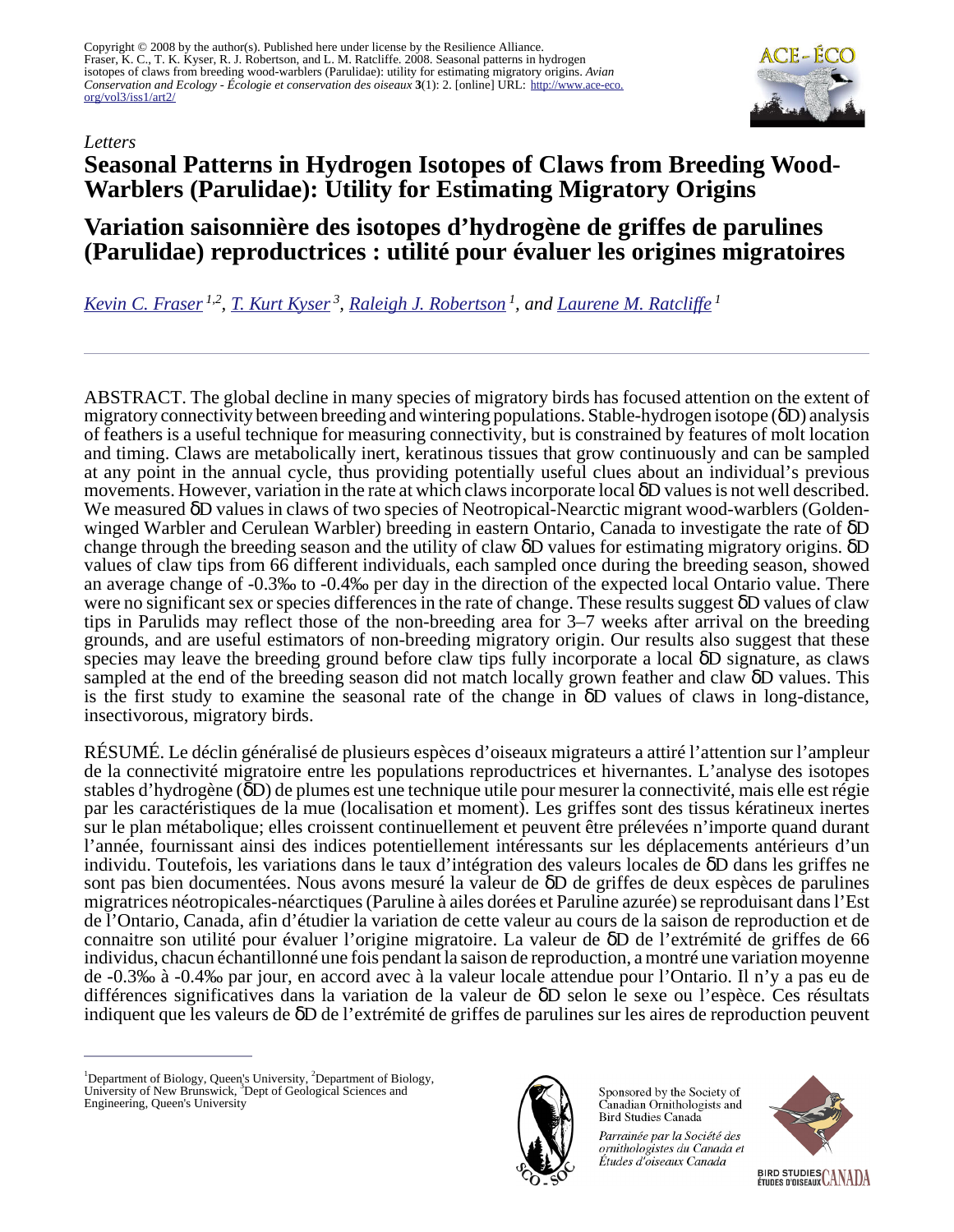refléter les valeurs acquises en dehors de la période de reproduction, et ce, jusqu'à trois à sept semaines suivant l'arrivée sur les aires de reproduction. Ces valeurs de δD représentent donc un estimateur utile de leur origine migratoire avant la reproduction. Nos résultats laissent aussi croire que ces espèces quittent peut-être les aires de reproduction avant que l'extrémité des griffes n'incorpore pleinement une signature locale de δD, puisque la valeur de δD des griffes échantillonnées à la fin de la saison de reproduction ne correspondait pas à la valeur de δD des plumes et des griffes qui avaient poussé localement. Cette étude est la première à examiner la variation saisonnière de la valeur de δD des griffes d'oiseaux migrateurs de longue distance qui sont insectivores.

Key Words: *Avian claw; conservation; migratory connectivity; Neotropical–Nearctic migrants; stablehydrogen isotopes*

### **INTRODUCTION**

Migratory connectivity is the degree to which local populations of breeding individuals share a nonbreeding area and vice versa (Webster et al. 2002), and is important for understanding the population dynamics and conservation of many migratory animals (Norris et al. 2006). Long-distance tracking of passerine birds that winter in the Neotropics and breed at temperate latitudes is challenging because of their small size and lengthy migration. Stableisotope analysis of avian tissues can provide useful information for drawing inferences about avian movement and geographical links within and between breeding and non-breeding regions (Hobson 2005).

Most stable-isotope studies of long-distance movements of Neotropical–Nearctic passerines have used feathers (Kelly et al. 2002, Rubenstein et al. 2002, Hobson et al. 2004), which are easy to sample non-invasively, and contain a permanent hydrogen isotope signature (δD) that corresponds to latitude of origin (Hobson and Wassenaar 1997). However, feathers may not always be an appropriate tissue because molt must occur at a time or locale that is of interest to the researcher (Bearhop et al. 2003), and the details of molting patterns are often unknown (Pyle 1997). For example, the Goldenwinged Warbler (*Vermivora chrysoptera*), like many Parulids, does not engage in a pre-alternate (winter) molt (Froehlich et al. 2005), so feather keratin cannot be used for the assignment of wintering origins. Furthermore, recent studies have found considerable variation in δD values of feathers grown at a similar locale (Wunder et al. 2005, Rocque et al. 2006, but see Langin et al. 2007), suggesting this tissue may not always reflect expected local  $\delta D$  precipitation ( $\delta D_p$ ) values.

A complementary tissue to feathers for tracing migration pathways with hydrogen isotopes is claw keratin. Unlike feathers, claws grow continuously and may be sampled at any time during the annual cycle. Depending on differences in the rate of claw growth of a species, tip samples may capture signatures representing diet from the preceding few weeks (Mazerolle and Hobson 2005) to several months (Bearhop et al. 2003). Bearhop et al. (2003) scored claws of five palearctic passerines at the nail bed and then recaptured them to measure growth; they estimated the rate of growth to be  $0.04 \pm 0.01$ mm/day, and suggested that claws could be reliable long-term position indicators. In contrast, Mazerolle and Hobson (2005) found evidence for considerable claw growth during both spring and fall migration in White-throated Sparrows (*Zonotrichia albicollis*) and cautioned against the use of claws for determining migratory origins. They suggested the foraging behavior of this species, which involves aggressive scratching in leaf litter, may contribute to increased claw wear and faster growth, thus greater δD change than may be found in other species. Therefore, further comparisons with other species are needed to determine the utility of claw keratin for inferring migratory connectivity.

The time scale that is represented by various portions of the claw also requires further study. Remarkably, little is known about avian claw growth, but it is hypothesized that material is deposited from both the nail bed and a thin finger of pulp running down the center of the claw, such that claw tips are expected to contain the oldest material (Bearhop et al. 2003). This was confirmed by Mazerolle and Hobson (2005), who found that claw tips of White-throated Sparrows captured on migration more closely reflected δD values of the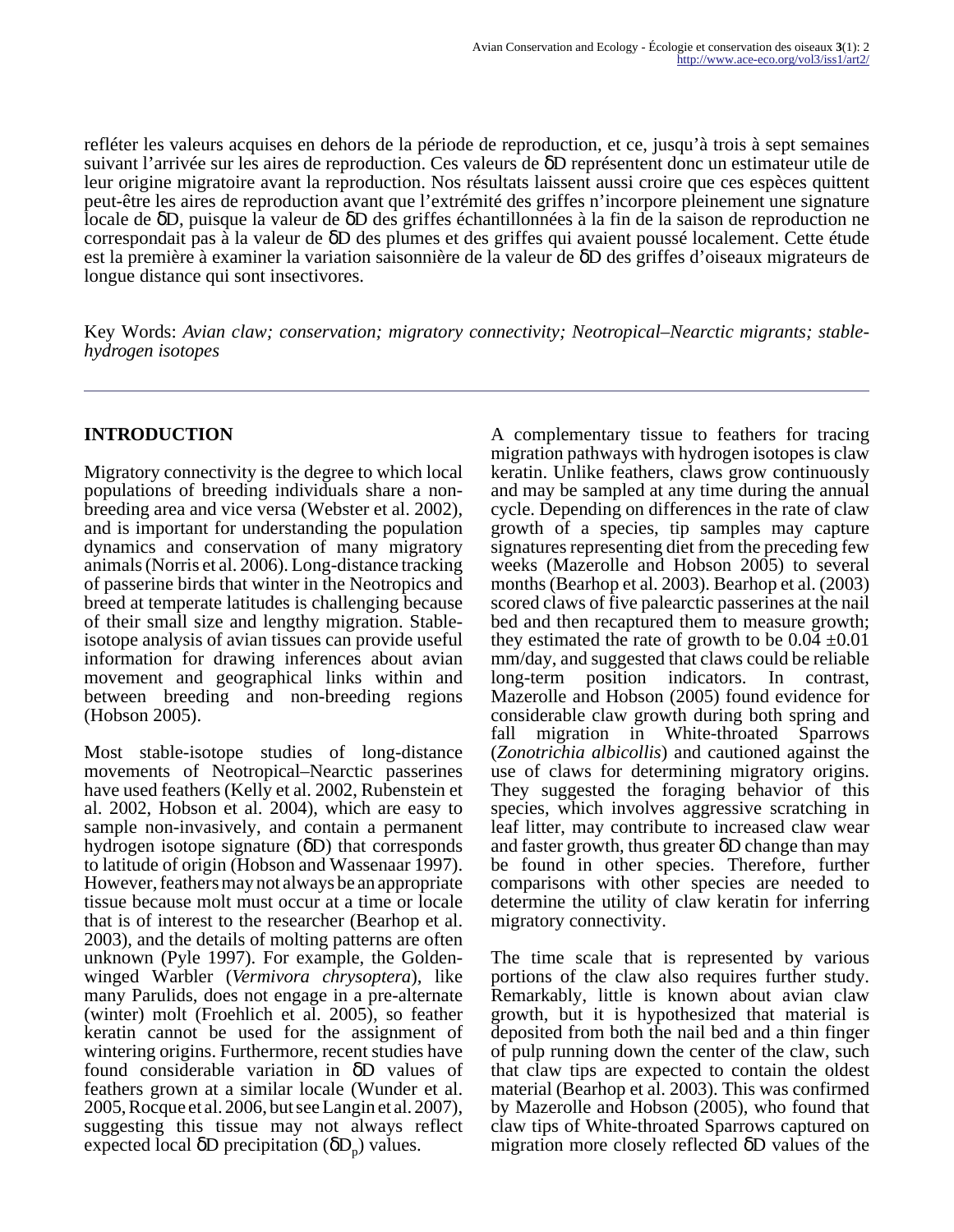wintering range than did the claw base. However, the rate at which claw tips incorporate local δD values or the time frame represented by this portion of claw had not been examined.

In this study, we measured the rate of hydrogen isotope change in claw keratin  $(\delta D_k)$  of two Neotropical–Nearctic migrant species, Goldenwinged and Cerulean Warblers (*Dendroica cerulea*), collected from different individuals throughout the breeding season in eastern Ontario, Canada. These two species are among the fastest declining Neotropical–Nearctic migrants (Sauer et al. 2005). We asked whether birds arriving to the breeding ground have claw tips with values representative of the non-breeding ground, and how long it takes for these to incorporate locally expected breeding-ground values. Our goal was to estimate the time frame within which claws sampled on the breeding ground accurately represent non-breeding origins in these species.

We compared the sexes to see if potential differences in diet, rates of claw growth, or nonbreeding locations had an effect on the rate of  $\delta D_k$ change. Similarly, we compared the rate of  $\delta D_k$ change in both Golden-winged and Cerulean Warblers to determine potential species differences. Individuals from a similar guild and locale with some potential overlap in habitat and prey should exhibit similar rates of claw growth and incorporation of stable-hydrogen isotopes. We also examined Golden-winged Warbler claws collected near the end of the breeding season, when individuals had been at the site for 8–10 weeks, to look for correspondence with locally grown adult feathers and claws of recent fledglings.

### **METHODS**

A total of 42 adult Golden-winged (female = 17, male  $= 25$ ) and 22 Cerulean (female  $= 6$ , male  $= 16$ ) Warblers were captured in mist nets throughout the breeding season (May–July) at the Queen's University Biological Station (QUBS, 44º34'N, 76º 19'W) near Chaffey's Locks, Ontario in 2005. In 2004, we sampled claws from three Golden-winged Warbler hatch-year individuals that had recently fledged and ten adults late in the breeding cycle (1– 10 July), as well as the rectrices of eight adults known to have bred at the study site in the previous year. Males were captured using conspecific song playback; females via Black-capped Chickadee

(*Poecile atricapillus*) 'mobbing' call, or when flushed from the nest after 4 d of incubation. Approximately 2 mm of claw tip from the middle toe of both feet was collected using sharp dissection scissors, and deposited in a small paper envelope. Capture and sampling were carried out under permit from Environment Canada (CA 0106) and our field methods were approved by Queen's University Animal Care Committee (Protocol-2005-017-R1). All individuals were released without injury, and no females abandoned their nests after capture.

One claw per individual (from left or right foot, chosen randomly) was washed to remove lipids and particles in a 2:1 chloroform:methanol solution for 24 h and left to air dry. To account for potential exchangeable hydrogen effects between ambient laboratory water vapor and tissue, we used an equilibration technique. Claws were stored in open containers in a fume hood for at least 1 week at the Queen's Facility for Stable Isotope Research (QFIR). Although other laboratories recommend the use of a calibration curve derived for each run using three in-house keratin standards for which an estimate of the non-exchangeable δD has been derived (Wassenaar and Hobson 2003), we used a single homogenized chicken feather keratin standard ( $\delta D = -95 \pm 5\%$ ) and two mineral standards (Georgia clay  $\delta D = -58\%$  and brucite  $\delta D = -96\%$ ). Additionally, we assumed that ambient lab moisture δD available for exchange with our standards and unknowns remained constant throughout the year as our lab was maintained at a constant temperature, and air-conditioning water came from Lake Ontario, a large reservoir with relatively constant δD. Our laboratory results for feathers and claws are assumed to be reproducible to  $\pm 3\%$ , but may not be comparable to those produced by other laboratories using different calibration techniques (Wassenaar and Hobson 2006).

Mineral and keratin standards and claw samples were weighed (0.08–0.22 mg), placed in silver capsules, and oven dried for 24 h at 100°C to remove any absorbed water, which can be a substantial source of exchangeable hydrogen (Algie and Watt 1962, Bowen et al. 2005a). Samples were crushed and loaded into an autosampler connected to a Finnigan TC/EA (1450°C) reduction furnace, where they passed online to a Finnigan MAT Delta Plus XL isotope ratio mass spectrometer for analysis. Stable hydrogen isotope ratios  $(^{2}H/^{1}H =$ R) are expressed in per mil (‰) units, where  $\delta$  =  $[(R_{sample}/R_{standard})-1]$  x 1000 and  $R_{standard}$  is the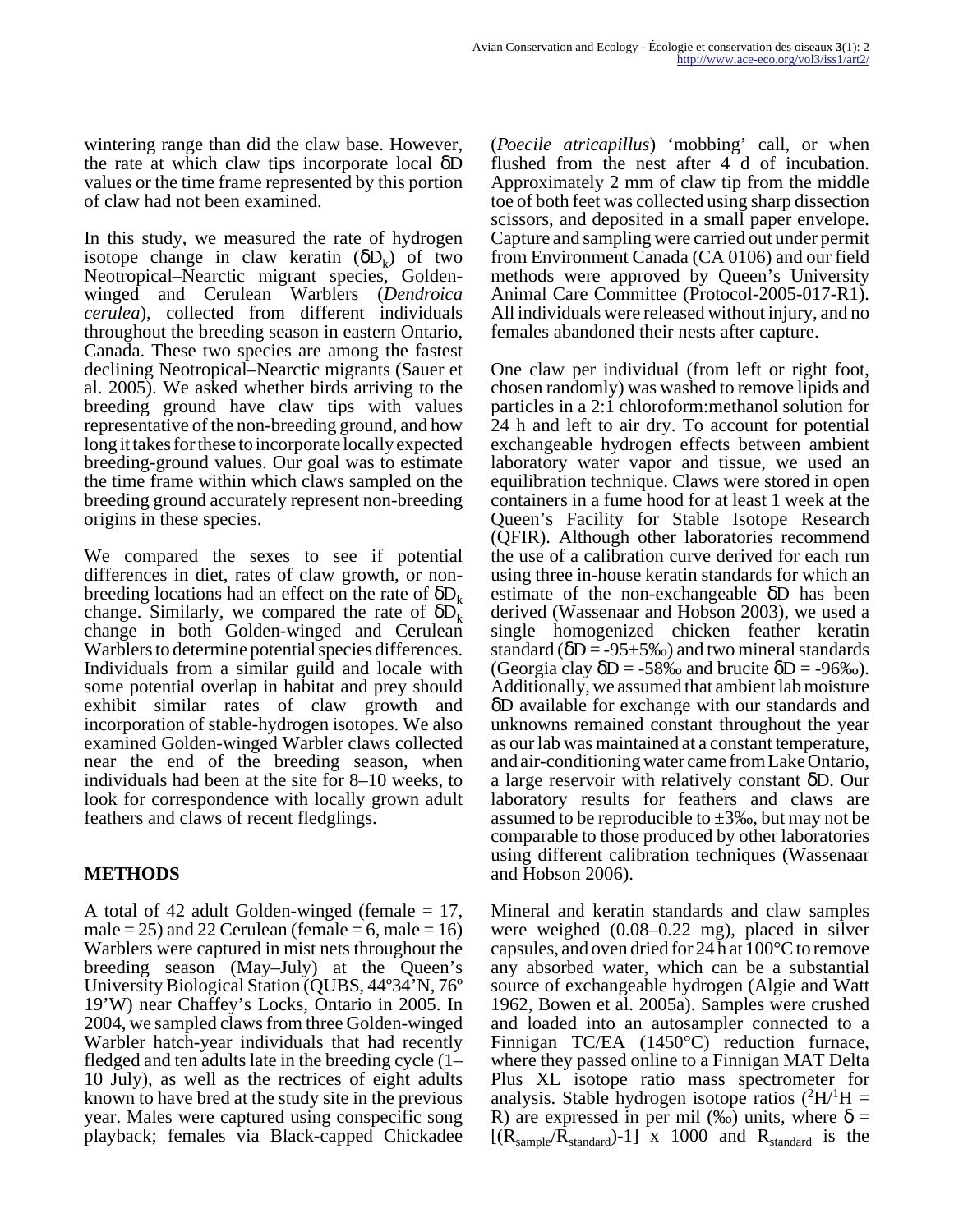hydrogen isotope ratio of Vienna Standard Mean Ocean Water (VSMOW).

Potential effects of source non-linearity were compensated for by analysis of the effect of H3 and by varying the amounts of standards and duplicate samples. Non-linearity is constantly monitored at QFIR by varying the amount of standards and by calibrating to the international standards, VSMOW and Vienna Standard Light Antarctic Precipitation (VSLAP). All standards and samples were treated in the same way, and values are reproducible to ±3‰.

Statistical analyses were performed using JMP (version 5.1, SAS Institute Inc.) and R (version 2.3.1, the R Foundation for Statistical Computing). The distribution of δD claw values did not differ significantly from a normal distribution (Shapiro-Wilks W test,  $P > 0.05$ ).  $\delta D_k$  values were compared using independent sample *t*-tests and linear regression.

#### **RESULTS**

The relationship between Ontario  $\delta D_k$  claw signatures of Golden-winged Warblers and ordinal date was highly significant (females,  $n = 17$ ,  $r^2 =$ 0.79,  $P < 0.0001$ ; males,  $n = 25$ ,  $r^2 = 0.43$ ,  $P < 0.0005$ ) (Fig. 1a,b). There was no significant difference in the rate of daily  $\delta D_k$  change between the sexes ( $P$  $= 0.37$ ), so the data were pooled (*n* = 42, r<sup>2</sup> = 0.43,  $P < 0.0001$ ) (Fig. 1c). The  $\delta D_k$  rate of change in claws per day was -0.4‰ (Fig. 1c) in the direction of a  $\delta D_k$  signature (-81‰) expected in Ontario. Arrival signatures fell within the range of expected  $\delta D_k$  values (-24‰ <x > -89‰) for the non-breeding locales in Central America and northern South America. Expected  $\delta D_k$  values for breeding and non-breeding locales were calculated using interpolated, growing season averages compiled by the International Atomic Energy Association (IAEA 2001) and a discrimination factor of -19 ‰ for keratin (Bowen et al. 2005b).

The relationship between Ontario  $\delta D_k$  values for claws from Cerulean Warblers (females *n* = 6, males  $n = 16$ ) and ordinal date was also highly significant  $(r^2 = 0.64, P < 0.0001)$  (Fig. 2). The rate of change in the  $\delta D_k$  values of claws per day was -0.4‰ in the direction of an Ontario  $\delta D_k$  signature.

There was no significant difference in the rate of daily change in the  $\delta D_k$  values between species (*P*  $= 0.17$ ). At this rate, for both species, it would take approximately 16–17 weeks from arrival on the breeding ground for claw tips to reflect a local δD signature.

The  $\delta D_k$  values of adult Golden-winged Warbler claws  $(n = 10)$  collected near the end of the breeding season (1–10 July) were significantly less negative than both adult retrices ( $n = 8$ , independent values *t*-test,  $t_{15} = 2.1$ ,  $P < 0.0001$ ) and fledgling claws (*n*  $= 3$ , independent values *t*-test,  $t_{10} = 2.2, P < 0.0001$ ) grown at the study site (Fig. 3).

#### **DISCUSSION**

The significant relationship between  $\delta D_k$  values and time (Figs. 1 and 2) shows that individuals begin to incorporate local hydrogen isotopes in claw tissue upon arrival at the breeding ground. The gradual, steady change in claw tip signature through the season must be due to effects of new growth, confirming Bearhop's (2003) characterization that layers are deposited continually from within the claw, eventually moving outward to the claw tip. Using the slope as an indicator of change in  $\delta D_k$ values, we found rates of -0.4‰ per day for both Golden-winged and Cerulean Warblers in the direction of local δD (-81‰) values (Figs. 1, 2). These results also reinforce the notion that claws, unlike feathers, are a dynamic tissue that continually incorporates hydrogen isotopes from local meteoric sources.

We did not find any sex differences in rates of change in  $\delta D_k$  values in claws of Golden-winged Warblers (Fig. 1) nor, as predicted, any species difference between Golden-winged and Cerulean Warblers. Both species glean similar insect prey from leaves and leaf clusters (Confer 1992, Hamel 2000) and would likely experience similar degrees of claw wear, contributing to shared  $\delta D_k$  values.

In both previous studies of claw keratin, rates of stable hydrogen change were estimated either by external scoring techniques (Bearhop et al. 2003) or through comparisons between  $\delta D_k$  values of claws collected on migration and expected  $\delta D_k$  values for wintering locales (Mazerolle and Hobson 2005). In this study, in order to minimize our impacts on the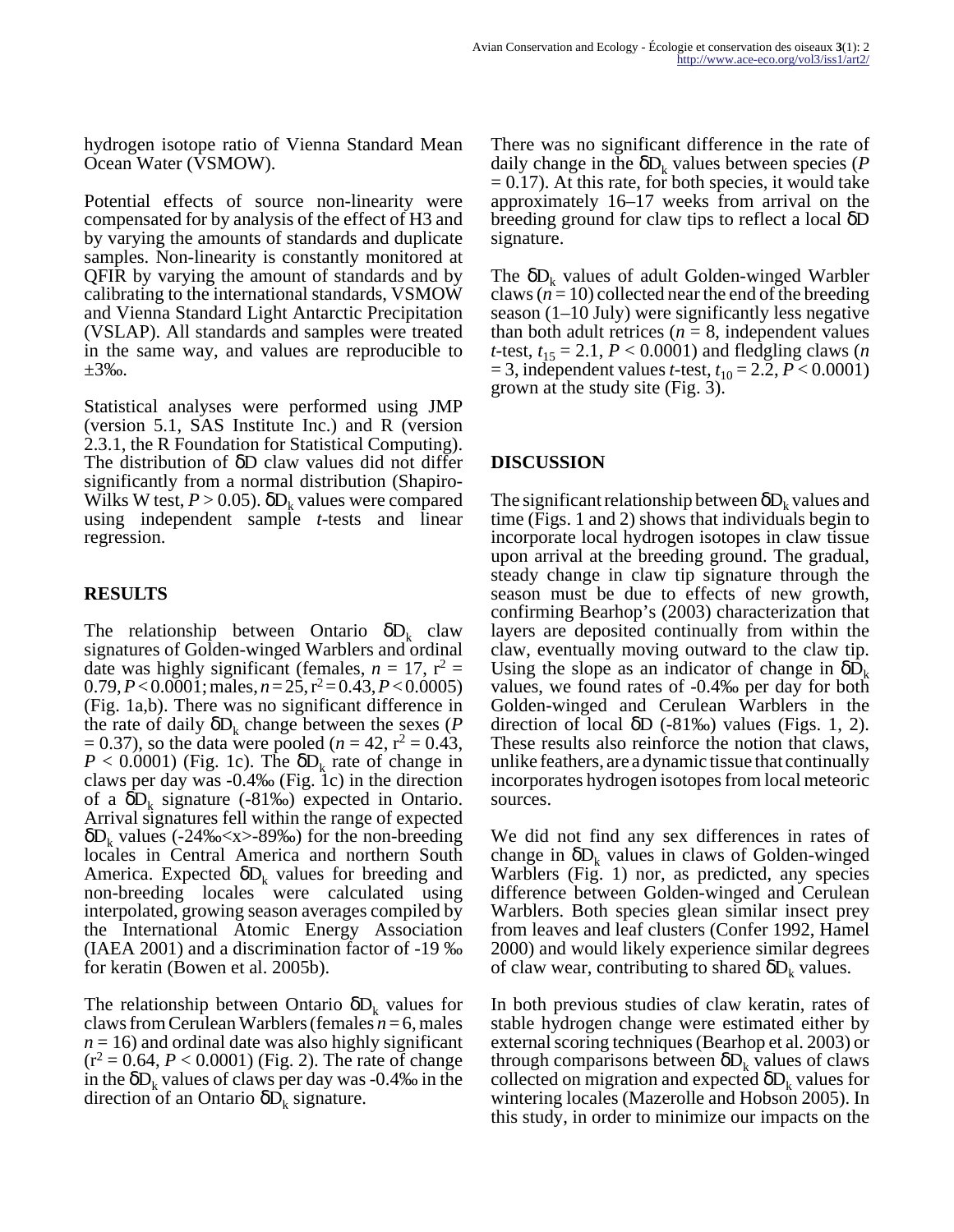**Fig. 1.** The relationship between  $\delta D_k$  values of Ontario Golden-winged Warbler claws (a–c; females  $n =$ 17, males  $n = 25$ ) and ordinal date shows a 0.4‰ per day shift toward locally expected values. The solid line represents a least-squared linear regression.

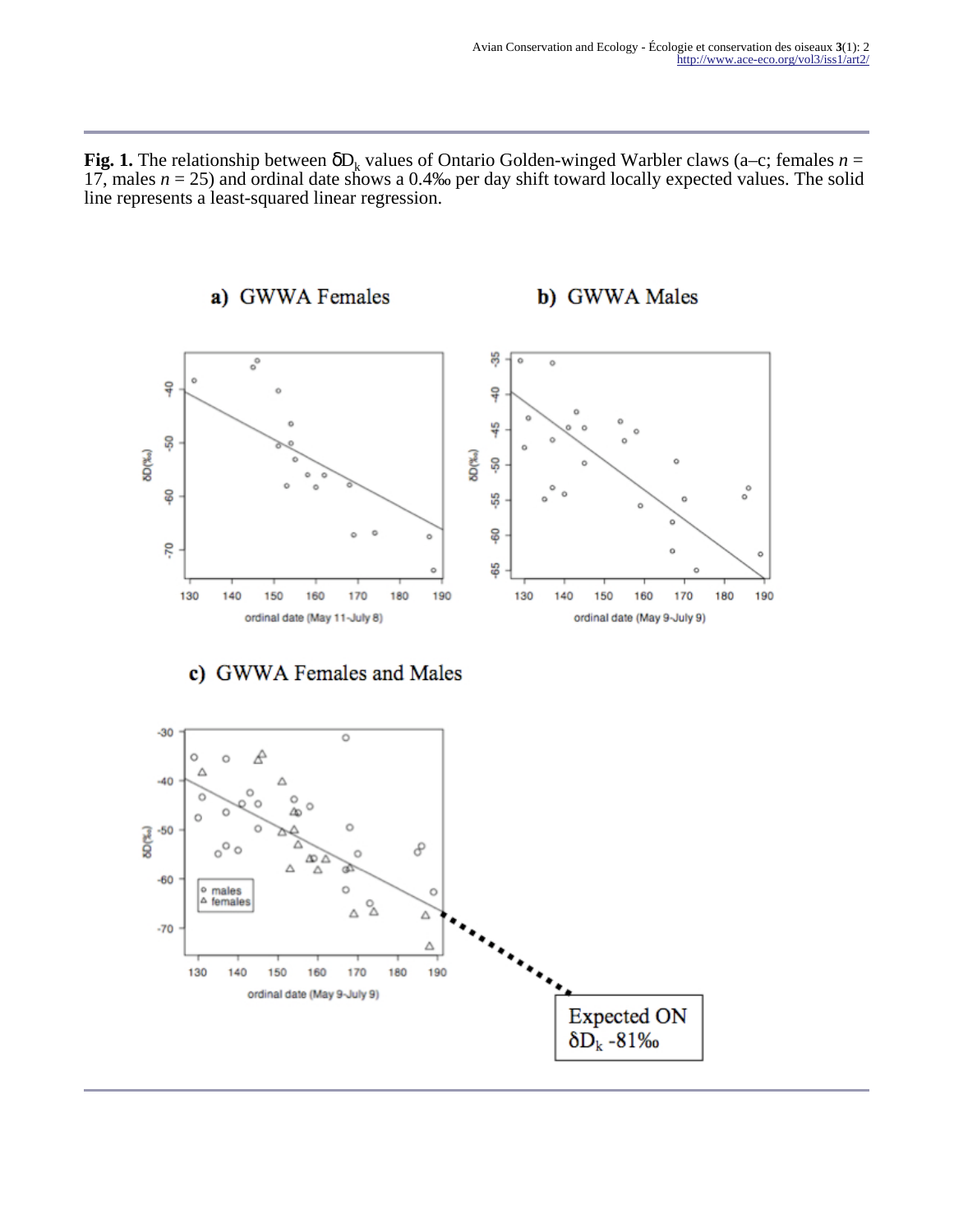**Fig. 2.** The relationship between  $\delta D_k$  values in claws of Cerulean Warblers collected in Ontario (females  $n = 6$ , males  $n = 16$ ) and ordinal date. There was no significant difference between the rate of  $\delta Dk$ change for breeding Golden-winged and Cerulean Warblers. The solid line represents a least-squared linear regression.



breeding success of these declining species (COSEWIC 2006), we chose not to recapture individuals to measure claw growth directly to estimate stable hydrogen change. However, by sampling changes in  $\delta\bar{D}_k$  values of claw tips over the entire breeding season, our estimation of rates of change in claw keratin values improves the resolution of previous estimates. These results suggest claw tips in Parulids may reflect  $\delta D_p$  values of the non-breeding range for approximately 3–7 weeks after arrival at the breeding grounds, and are thus useful indicators of winter migratory origin. The rate of change through the breeding season may also be used to calculate backward from later captures, so that  $\delta D_k$  values at arrival can be ascertained.

The ability to pinpoint specific origins for Neotropical–Nearctic migrants is limited by the current width at which researchers may confidently delineate  $\delta D_p$  isoscapes across the non-breeding ranges for many species. The current size of  $\delta D_p$ isoscapes in the Neotropics is quite broad at  $\sim 20^{\degree}$ 30‰ (IAEA 2001). Future efforts to characterize geographic variation in δD values across the nonbreeding range in both precipitation and claw keratin will greatly improve our abilities to determine migratory connectivity patterns (Hobson 2005), as will investigation into potential intraseasonal latitudinal or altitudinal movements within the Neotropics by migrants in the non-breeding period.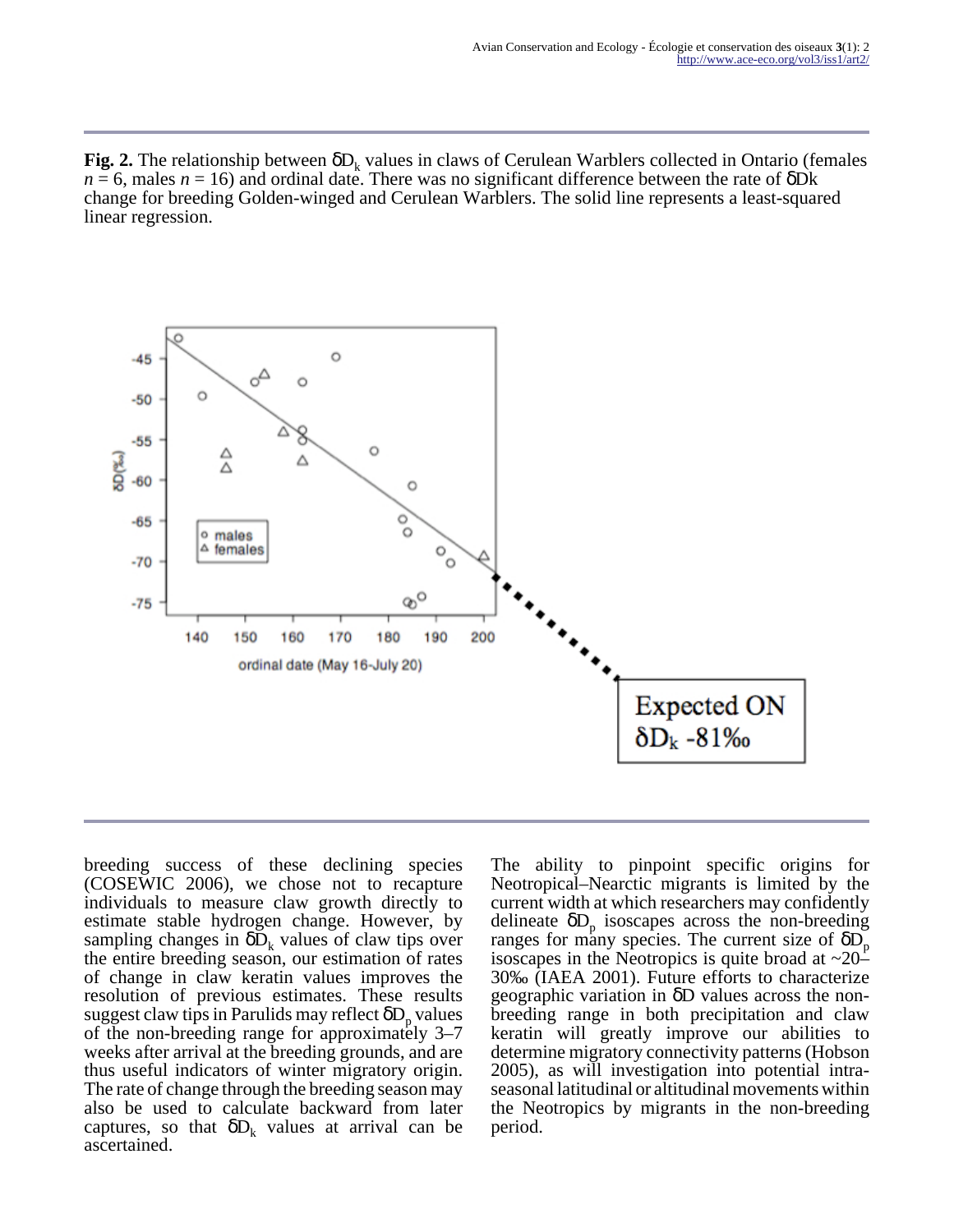**Fig. 3.**  $\delta D_k$  values of breeding Golden-winged Warbler adult tail retrices ( $n = 8$ ) and recent fledgling claws  $(n=3)$  compared with  $\delta D_k$  values of claws  $(n=10)$  collected near the end of the breeding season (1–10 July 2005). Tail feathers and claws grown in Ontario reflect locally expected values. Claws collected at the end of the breeding season in Ontario do not yet reflect local values.



Currently, little is known about the duration of migration in Parulidae. It is thought that the spring migratory period is approximately a month in duration for wood-warblers (Marra et al. 2005). Using our rate of change in  $\delta D_k$  values, this would represent a maximum of -12‰ change over the course of migration. As suggested, this falls well within the resolution with which we may infer wintering origins, and represents a smaller change than was found for the ground-foraging Whitethroated Sparrow (Mazerolle and Hobson 2005). However, we calculated changes in  $\delta D_k$  values assuming a similar rate of change for both migratory and breeding periods, and it is possible, although unlikely, that these rates may differ. Further work is needed to determine if the rate of change in δD values is similar for other periods of the annual cycle.

We may have less success with the use of adult claws for inferring breeding origins in Ontario from samples collected on the non-breeding range. First, our results suggest breeding warblers may never attain local claw signatures. If  $\delta D_k$  values are incorporated at an average rate of -0.4‰ per day, it would take approximately 16 weeks for claw tips of breeding birds to represent local  $\delta D_p$ , which is longer than the breeding season of either species, but is less than the non-breeding season. Indeed, Golden-winged Warblers sampled in the final stages of the breeding cycle did not yet reflect local  $\delta D_n$ values (Fig. 3). Similarly, Bearhop et al. (2005) found that the  $\delta D_k$  claw values of European Blackcaps (*Sylvia atricapilla*) collected near the end of the non-breeding season differed significantly from those of resident birds, which suggests that the temporal period required for claw tissue to reflect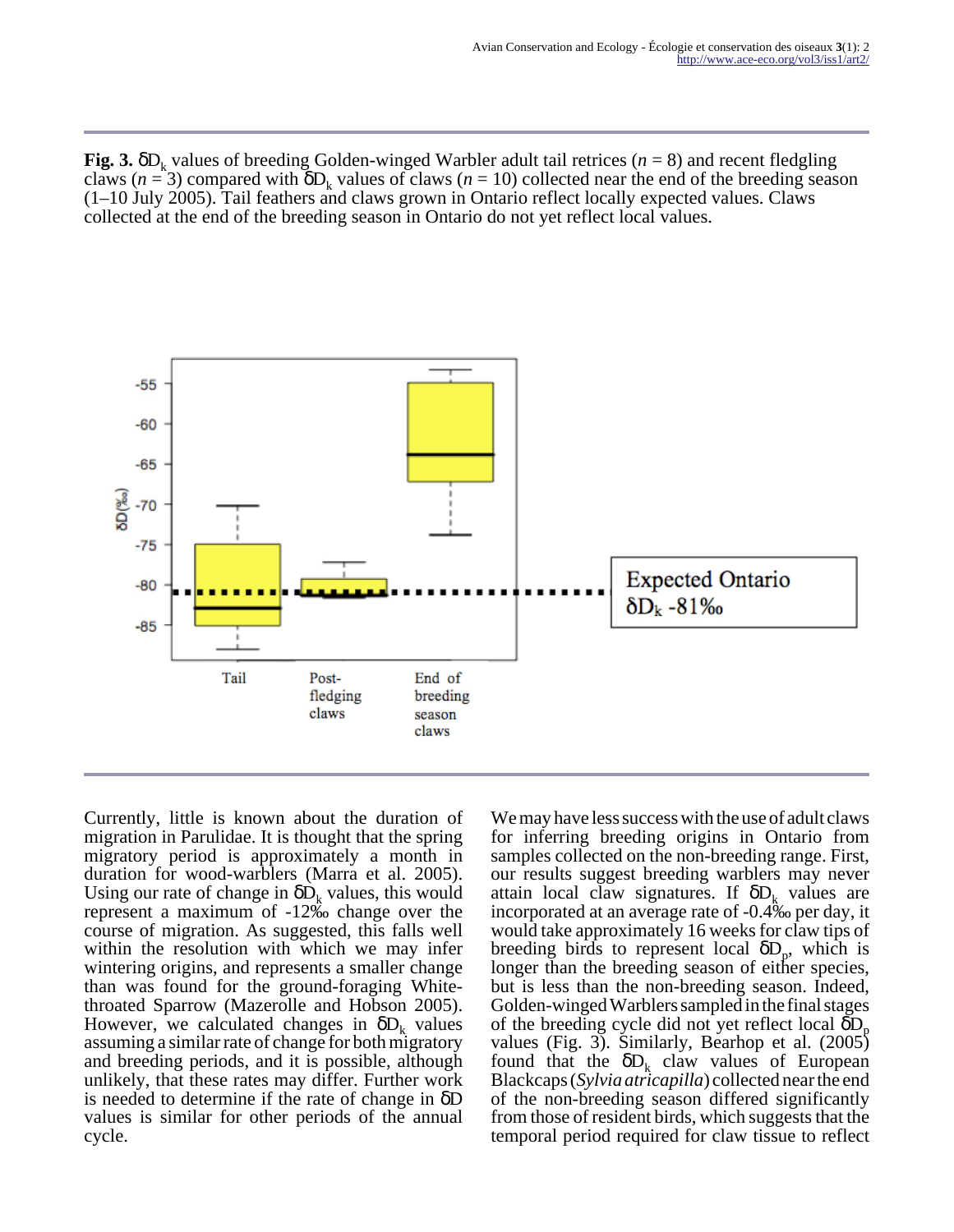local values exceeded the time of residence in this species.

#### **CONCLUSION**

We found that:  $\delta D_k$  claw values changed at an average rate of -0.3‰ to -0.4‰ per day in the direction of expected local values during the breeding season; there were no significant species or sex differences in this rate; and values of claw tips in Parulids may reflect those of the nonbreeding ground for 3–7 weeks after arrival, making them useful estimators of non-breeding migratory origin. Further work aimed at characterizing isotopic values of avian claw material could greatly improve the use of this medium in migratory connectivity studies. The time period required for claws to incorporate local hydrogen isotope values may be similar for other elements ( $\delta^{15}N$ ,  $\delta^{13}C$ ), but more work is needed. As improved  $\delta D_p$  and  $\delta D_k$ maps become available for the Neotropics, the need to delineate the rate of isotopic change in claws with greater precision becomes more critical. Analysis of the individual keratin layers deposited within the claw (akin to the rings of a tree) may allow us to examine migratory movements as well as shifts in habitat and diet on a finer scale.

*Responses to this article can be read online at: <http://www.ace-eco.org/vol3/iss1/art2/responses/>*

#### **Acknowledgments:**

*Funding for this project was provided by an Ontario Graduate Scholarship and Queen's Graduate Award (Kevin Fraser), the Canada Foundation for Innovation/Ontario Innovation Trust (T. Kurt Kyser), and NSERC Discovery and MFA grants (T. Kurt Kyser, Laurene Ratcliffe, Raleigh Robertson). We would like to thank Kerry Klassen and April Vuletich at the Queen's Facility for Isotope Research (QFIR), the support staff at the Queen's University Biology Station (QUBS), Rachel Vallender, Sherilee Harper, Emily McKinnon, and Anna Yunnie for field assistance, and Katie Geale for help in the lab. We thank Keith Hobson and two anonymous reviewers for their helpful comments on this manuscript.*

#### **LITERATURE CITED**

**Algie, J. E., and I. C. Watt.** 1962. Stabilization of keratin structure by incorporated water, estimation of aliphatic nitro compounds. *Nature* **193**:972–973.

**Bearhop, S., W. Fiedler, R. W. Furness, S. C. Votier, S. Waldron, J. Newton, G. J. Bowen, P. Berthold, and K. Farnsworth.** 2005. Assortative mating as a mechanism for rapid evolution of a migratory divide. *Science* **310**:502–504.

**Bearhop, S., R. W. Furness, G. C. Hilton, S. C. Votier, and S. Waldron.** 2003. A forensic approach to understanding diet and habitat use from stable isotope analysis of (avian) claw material. *Functional Ecology* **17**:270–275.

**Bowen, G. J., L. Chesson, K. Nielson, T. E. Cerling, and J. R. Ehleringer.** 2005a. Treatment methods for the determination of  $\delta^2$ H and  $\delta^{18}$ O of hair keratin by continuous-flow isotope–ratio mass spectrometry. *Rapid Communications in Mass Spectrometry* **19**:2371–2378.

**Bowen, G. J., L. I. Wassenaar, and K. A. Hobson.** 2005b. Global application of stable hydrogen and oxygen isotopes to wildlife forensics. *Oecologia* **143**:337–348.

**Confer, J. L.** 1992. Golden-winged Warbler (*Vermivora chrysoptera*). Number 20 *in* A. Poole, P. Stettenheim, and F. Gill, editors. *The birds of North America.* Academy of Natural Sciences, Philadelphia, Pennsylvania, USA and American Ornithologists' Union, Washington, D.C., USA. [online] URL: [http://bna.birds.cornell.edu/BNA/.](http://bna.birds.cornell.edu/BNA/)

**COSEWIC. 2006.** *Canadian Species at Risk, May 2006.* Committee of the Status of Endangered Wildlife in Canada, Ottawa, ON.

**Froehlich, D. R., S. Rohwer, and B. J. Stutchbury.** 2005. Spring molt constraints versus winter territoriality. Pages 321–335 *in* R. Greenberg and P. P. Marra, editors. *Birds of two worlds: the ecology and evolution of migration.* Johns Hopkins University, Baltimore, Maryland, USA.

**Hamel, P. B.** 2000. Cerulean Warbler (*Dendroica cerulea*). Number 511 *in* A. Poole, P. Stettenheim, and F. Gill, editors. *The birds of North America.* Academy of Natural Sciences, Philadelphia, Pennsylvania, USA and American Ornithologists'